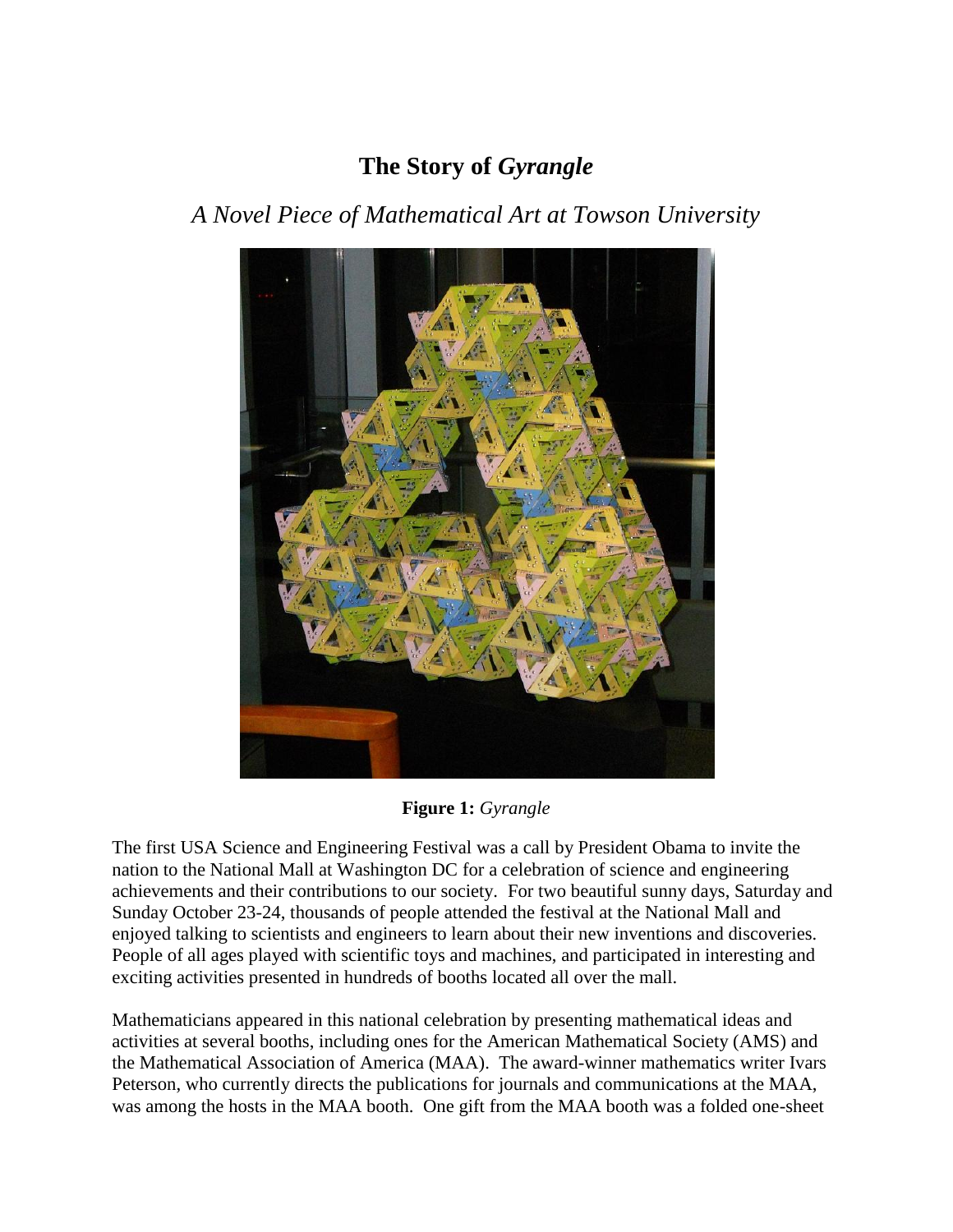booklet, A Field Guide to Math on the National Mall, highlighting mathematical aspects of some interesting sites in Washington DC area.

The sculptor, mathematician and computer scientist George Hart (PhD, EE&CS, M.I.T., 1987, the author of *[Multidimensional Analysis](http://www.georgehart.com/research/multanal.html)*, Springer Verlag, 1995, and *[Zome Geometry](http://www.georgehart.com/zomebook/zomebook.html)*, Key Curriculum Press, 2001) led a public sculpture barn-raising of his latest work, *Gyrangle*, at the AMS booth. The 38" high sculpture consists of hundreds of laser-cut steel units bolted together in a novel way. To be exact, there are 490 flat or folded hollow equilateral triangles in four colors. It illustrates a discrete version of the gyroid surface, made entirely from equilateral triangles.

The gyroid is a smooth, infinite, triply [periodic,](http://en.wikipedia.org/wiki/Frequency) [minimal surface](http://en.wikipedia.org/wiki/Minimal_surface) discovered by Alan Schoen in 1970. Channels run through it in many directions and connect at an angle to other channels. The direction of connection spirals along each tunnel, giving rise to the name "gyroid". The following figure from the Wikipedia illustrates a cubical portion of the infinite gyroid surface.



**Figure 2:** *[Gyroid surface](http://upload.wikimedia.org/wikipedia/commons/9/90/Gyroid_surface_with_Gaussian_curvature.png)*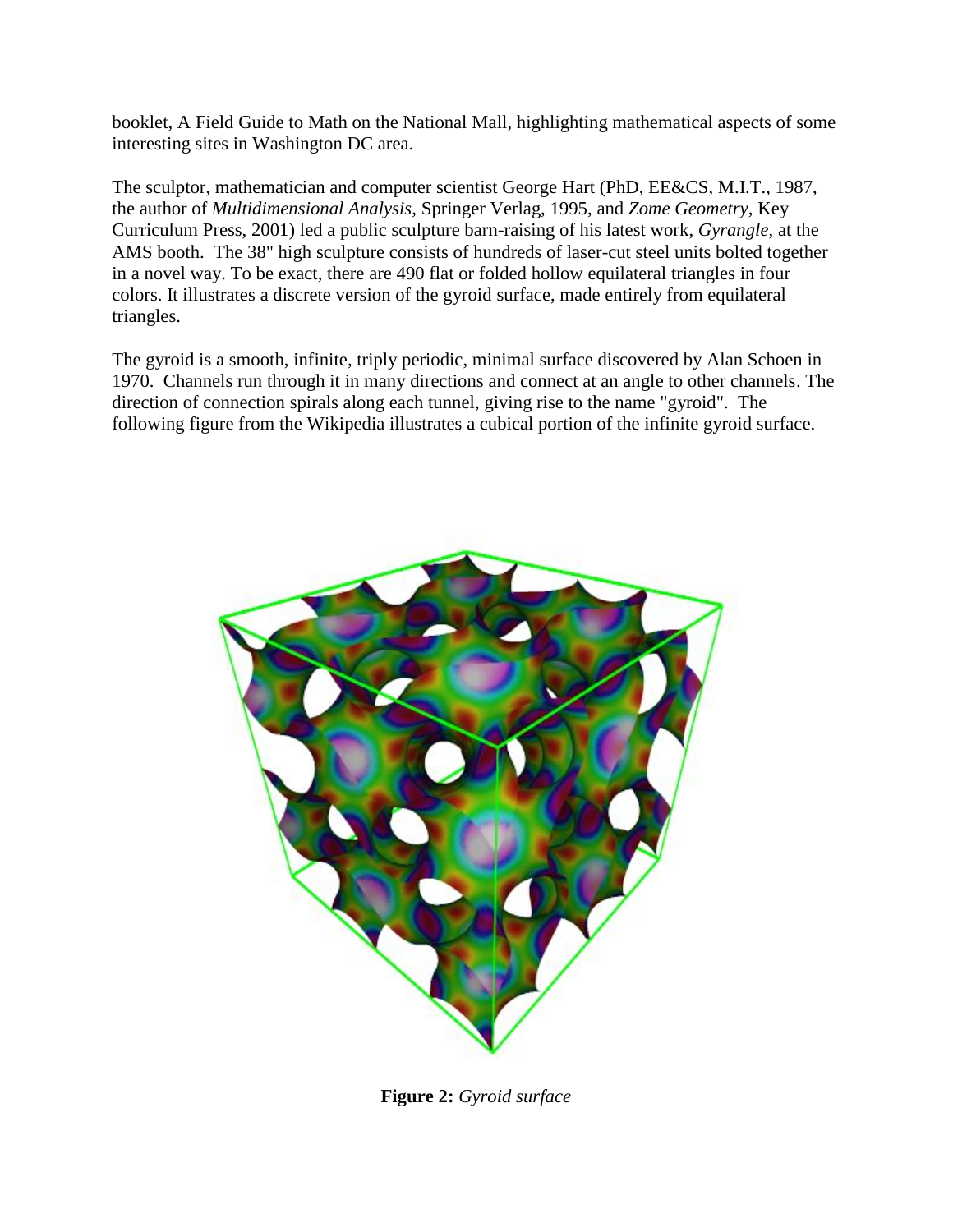The gyroid is a smooth surface, but Hart discovered a way to triangulate it entirely with equilateral triangles. His construction is "uniform on the faces" and "uniform on the vertices." Although the gyroid itself contains no straight lines, Hart's triangular discretization contains infinite straight lines embedded in various directions. It divides all space into two congruent, but mirror-image volumes. Another interesting property is that the faces do not meet edge-to-edge, but instead each triangle shares six half-edges with six neighboring triangles. The construction is previously unpublished, so the sculpture serves as the first presentation of this discovery. As it illustrates a gyroid made of triangles, Hart coined the term *Gyrangle* for it.

The full infinite surface would be visually repetitive (and infinitely large) so is not itself suitable for a sculpture. Instead, Hart chose a tetrahedral portion of space as the outer form of the sculpture, and inhabited it with the Gyrangle surface as a kind of 3D texture. To seal off the edges he introduced a folded triangle unit that closes off the boundary. For visual and mathematical interest, the 100 pounds of laser-cut steel triangles are painted in four colors according to the direction of their normal vector. It is one of a series of many sculptures Hart has created to for assembly at a "sculpture barn-raising". He prepares the components and invites the public to participate in the construction.

During this barn-raising at the Mall, Hart helped hundreds of children and adults to screw pieces together. At the same time, he continuously answered questions about the mathematics, computer science algorithms, and fabrication aspects of the design. The AMS representatives at the booth were Annette Emerson and Michael Breen. They patiently helped children to successfully fasten screws and connect pieces together, while also answering their very interesting but occasionally difficult questions such as "why are we making this thing?" and "What is it used for?" The public often sees mathematics only as something useful, but here the goal was to show another aspect of mathematics: mathematics is beautiful!

Mathematical sculpture is a rich area of visual art that is approached in various ways. Some sculptors have no formal background in mathematics, yet their artworks present patterns or structures that make sense to mathematicians. On the other hand, there are mathematicians that use techniques from computer science or the arts to visualize abstract mathematical forms. This gives the public an opportunity to "see" mathematical properties that were previously accessible only to specialized mathematicians. In either approach, sculpture may present harmony and balance in a new way, and bring an appreciation of mathematics to the public, in a way similar to how we enjoy music and feel its importance in our lives.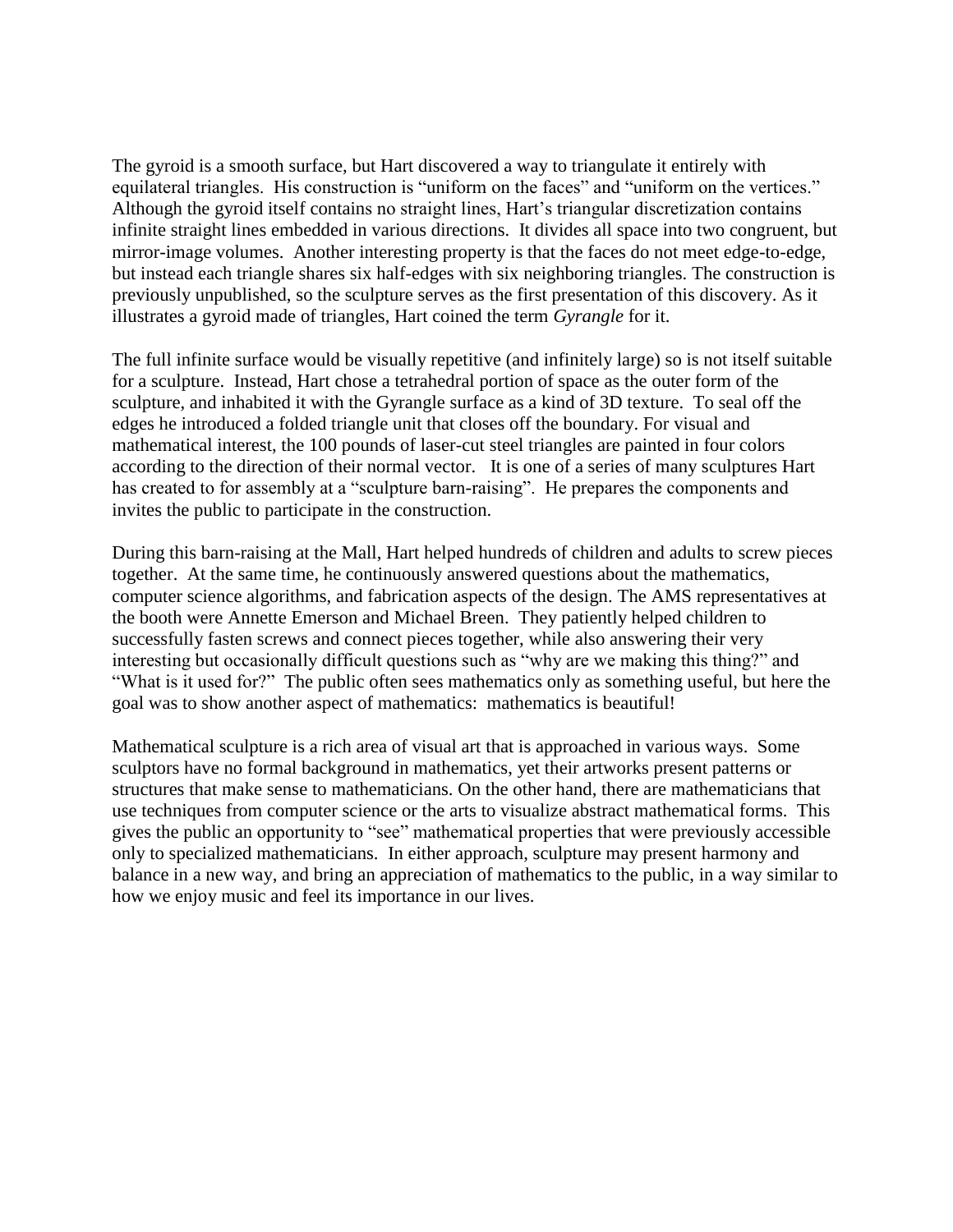

**Figure 3:** (Left) *George Hart*, (Right) *Annette Emerson and Michael Breen*

The AMS financially supported the construction of this beautiful piece of mathematical art donated this unique artwork to the Department of Mathematics at Towson University, Towson, Maryland. The department is known for education activities concerning mathematical connections to the arts and culture. The President of the Bridges Organization, the author, is a faculty member of this department. Bridges Organization is a non-profit organization, which runs the international Bridges conferences on mathematical connections in art, music, and science (www.BridgesMathArt.org). Several faculty members from both colleges of "Jessand Mildred Fisher College of Science and Mathematics" and "College of Fine Arts and Communication"participate in the annual international Bridges conferences that are held around the world. Hart is on the Board of Directors of the Bridges Organization.

Hart, after serving as a faculty member at Columbia University and Stony Brook University recently decided to find another venue for pursuing his thirst of discovery and creation. He is now Chief of Content at The Museum of Mathematics, which will open in New York City in 2012. As a sculptor, Hart's work is recognized around the world for its mathematical depth and creative use of materials. He is a pioneer in using computer technology and [solid freeform](http://www.georgehart.com/rp/rp.html)  [fabrication](http://www.georgehart.com/rp/rp.html) in the design and fabrication of sculpture. Examples of his artwork can be seen at major universities, such as M.I.T., U.C. Berkeley, and Princeton University. He has received praise and awards in numerous exhibitions, including a New York State Council for the Arts Individual Artist's Award. He has been invited to lecture and show his art across the country and around the globe, including many major universities.

The project was more ambitious than Hart realized. After two days of hard work to assemble *Gyrangle* at the Mall, only two-thirds of the work was completed. Therefore, on Sunday evening, the half-built structure was carried to the glass lobby at the third floor of 7800 York Road building, the Department of Mathematics at Towson University. The base for the artwork was already built by Jim Paulsen, an Art professor at Towson University, and was located in its permanent place.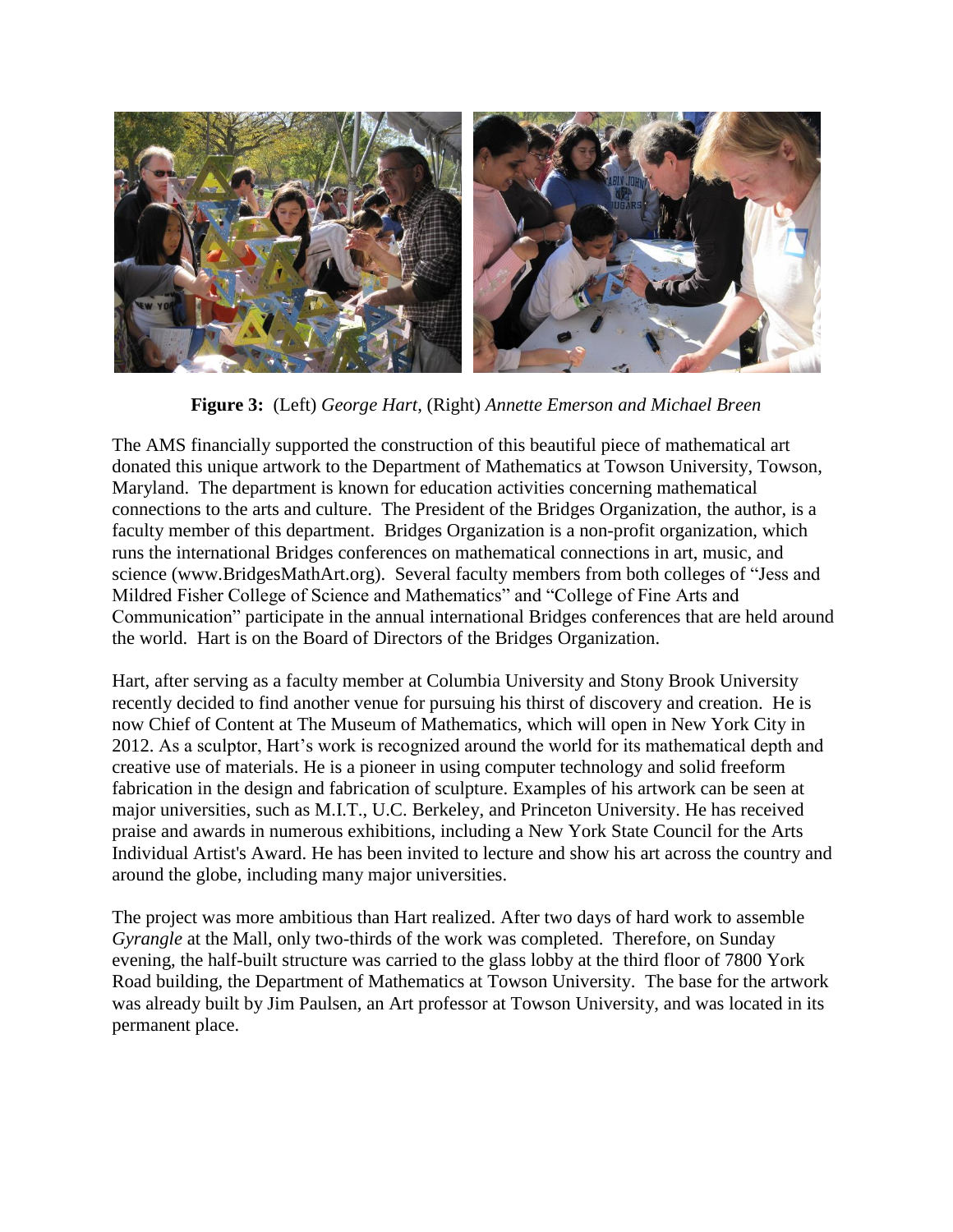George and now new volunteers, Towson University faculty and students, worked hard to complete the structure. In the afternoon of Monday October 25, he delivered a talk about the structure, and after that, he and more volunteers continued with final touches into the evening.

Thank you George and American Mathematical Society for your great gift to Towson University!



**Figure 4:** Finishing the construction at Towson University